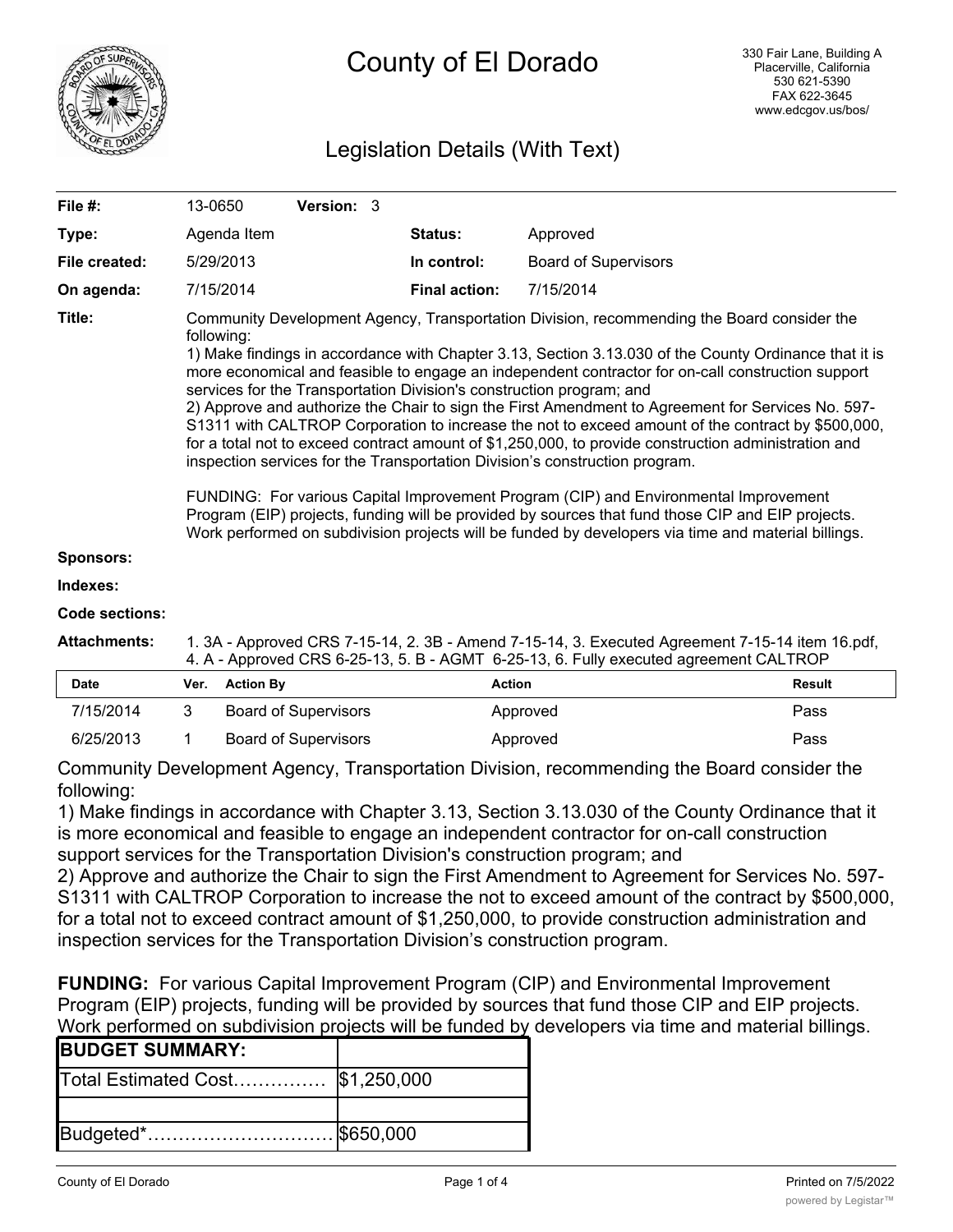| New Funding                         |  |
|-------------------------------------|--|
| Savings                             |  |
|                                     |  |
|                                     |  |
| Total Funding Available \$1,250,000 |  |
|                                     |  |
| Change To Net County Cost   \$0     |  |

\*Budgeted in Fiscal Year (FY) 2013/2014 budget. \*\*Will be included in subsequent FY budgets.

# **Fiscal Impact/Change to Net County Cost**

There is no change to net County cost. Funding for various Capital Improvement Program (CIP) and Environmental Improvement Program (EIP) projects will be provided by sources that fund those CIP and EIP projects. For work performed on subdivision projects, Developer funds will be used via time and material billings.

# **Background**

On June 25, 2013, the Board authorized the Chair to sign Agreement for Services No. 597-S1311 (Agreement) with CALTROP Corporation (Caltrop) to augment Transportation Division (Transportation) construction support resources for various CIP, EIP, and subdivision construction projects. The Agreement was written with a not-to-exceed compensation amount of \$750,000. Since execution of the Agreement, Caltrop has been providing construction support services on several Transportation CIP projects, including Green Valley Road/Deer Valley Road, Green Valley Road/Silver Springs Parkway, and State Route 49/Patterson Drive. In addition, Caltrop has performed significant work inspecting subdivisions and encroachment permit work by utility companies.

# **Reason for Recommendation**

This Amendment is necessary to allow for Caltrop to perform additional construction administration and inspection work for the construction phases of CIP, subdivision, and permit projects. During the 2013 construction season, there was more subdivision and permit work than expected, and Transportation utilized the Caltrop Agreement to augment County staff and provide inspection services for the following projects:

- · Sienna Ridge Way at Bass Lake Road
- · PG&E 8" Gas Line on El Dorado Hills Boulevard
- · Serrano Village K5, Phase 2
- Serrano Village K1
- Serrano Village K2
- Promontory Lot H Unit 1
- Promontory Lot H Unit 2

In addition to this unexpectedly heavy subdivision workload, much more work was performed much earlier than anticipated on the Silver Springs project. The mild 2013-2014 winter allowed for construction to continue through the winter months, and this caused Transportation to utilize Caltrop to a greater extent earlier than was planned. Caltrop has also been providing resident engineer and inspection services on the Pleasant Valley Road (SR 49)/Patterson Drive Intersection Signalization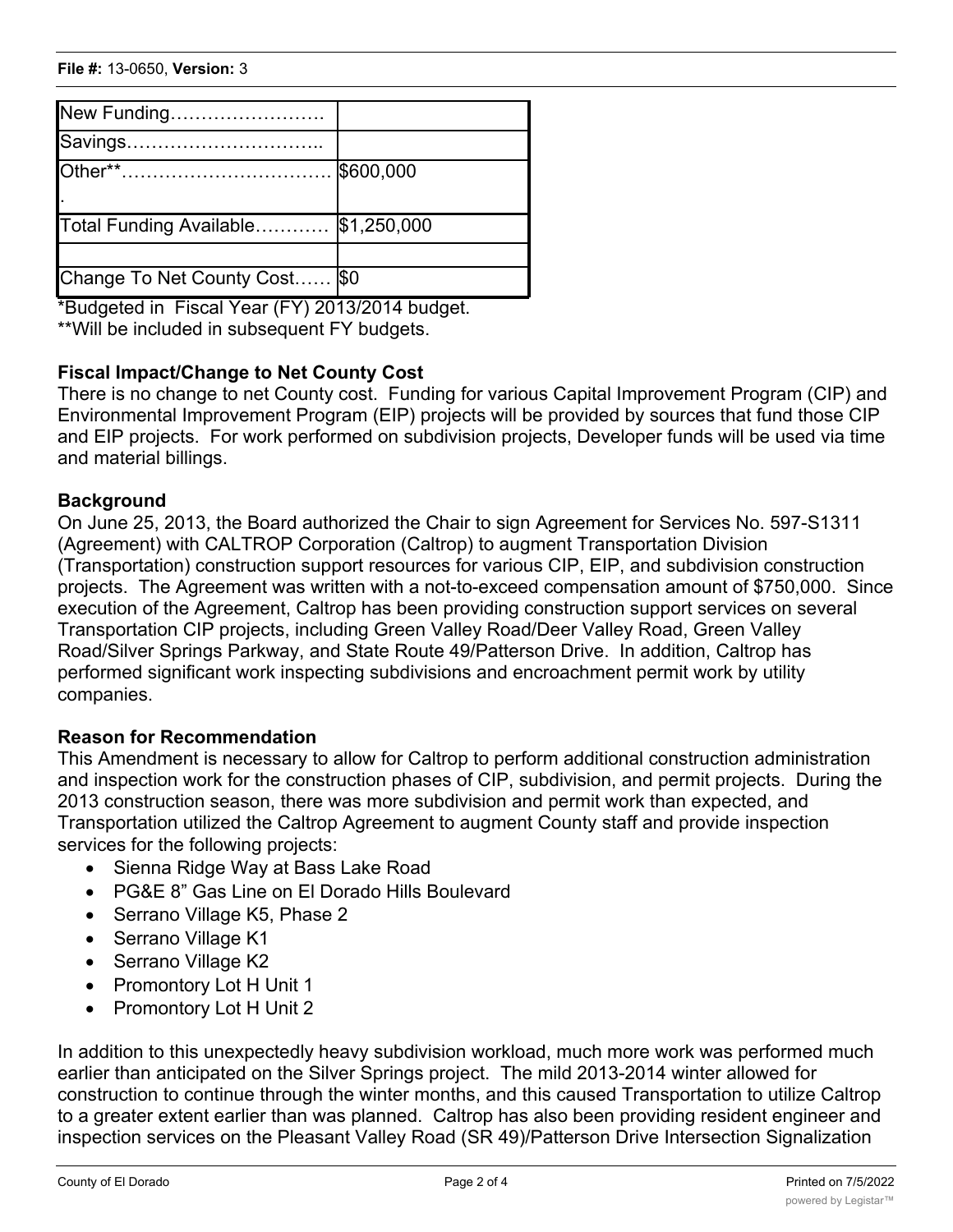Project.

Transportation recommends the Board make findings in accordance with Ordinance Code 3.13.030 that it is more economical and feasible to engage an independent contractor for on-call construction support services. Specifically, over the life of the agreement, Transportation's construction management staffing plan calls for increasing the number of engineers and inspectors assigned to various projects up to a maximum of 5 or 6 personnel during the summer months and then decreasing down to 0 or 1 personnel during the winter months. When staffing needs change to this extent over just a few months, it is far more economical and feasible to staff with consultants than it is to go through the process of hiring and releasing County staff, even if the County staff is extra help. In addition, time frames and schedules associated with construction start dates and completion dates are very fluid. Executing the proposed amendment would enhance Transportation's ability to meet these time frames and schedules by providing the flexibility to staff up quickly when the workload requires it, and then staff down just as quickly over the winter or during lulls between projects. Finally, these positions all involve work that is temporary or occasional.

Existing staff in the Transportation Division will be fully tasked working on several other projects currently under construction or slated to start construction in 2014 and 2015 including, but not limited to, the following:

- · U.S. 50/Silva Valley Parkway Interchange, Phase 1
- · U.S. 50/Missouri Flat Road Interchange Improvements Phase 1C
- · Cameron Park Drive Bicycle Path (AQMD)
- · DOT Equipment and Vehicle Wash Rack Facility
- · Hollow Oak Drainage Improvements
- · Northside School Bike Path (SR 49)
- Northside School Bike Path (SR 193)
- · Green Valley Road at Weber Creek Bridge Replacement
- · Cold Springs Road Realignment
- · Salmon Falls Road Realignment
- · Green Valley Road Traffic Signal Interconnect
- Sly Park Road at Clear Creek Bridge Replacement
- · Pleasant Valley Road at Oak Hill Road Intersection Improvements
- · U.S. 50/Missouri Flat Road Interchange Improvements Phase 1B2
- Serrano Village K5, Phase 2
- Serrano Village K1
- Serrano Village K2
- Promontory Lot H Unit 1
- Promontory Lot H Unit 2
- Promontory Lot 8
- · West Valley Unit 6A
- · West Valley Unit 6B
- · Carson Creek Crossing
- · Various permit projects
- · Additional subdivision projects expected to come on line in 2014